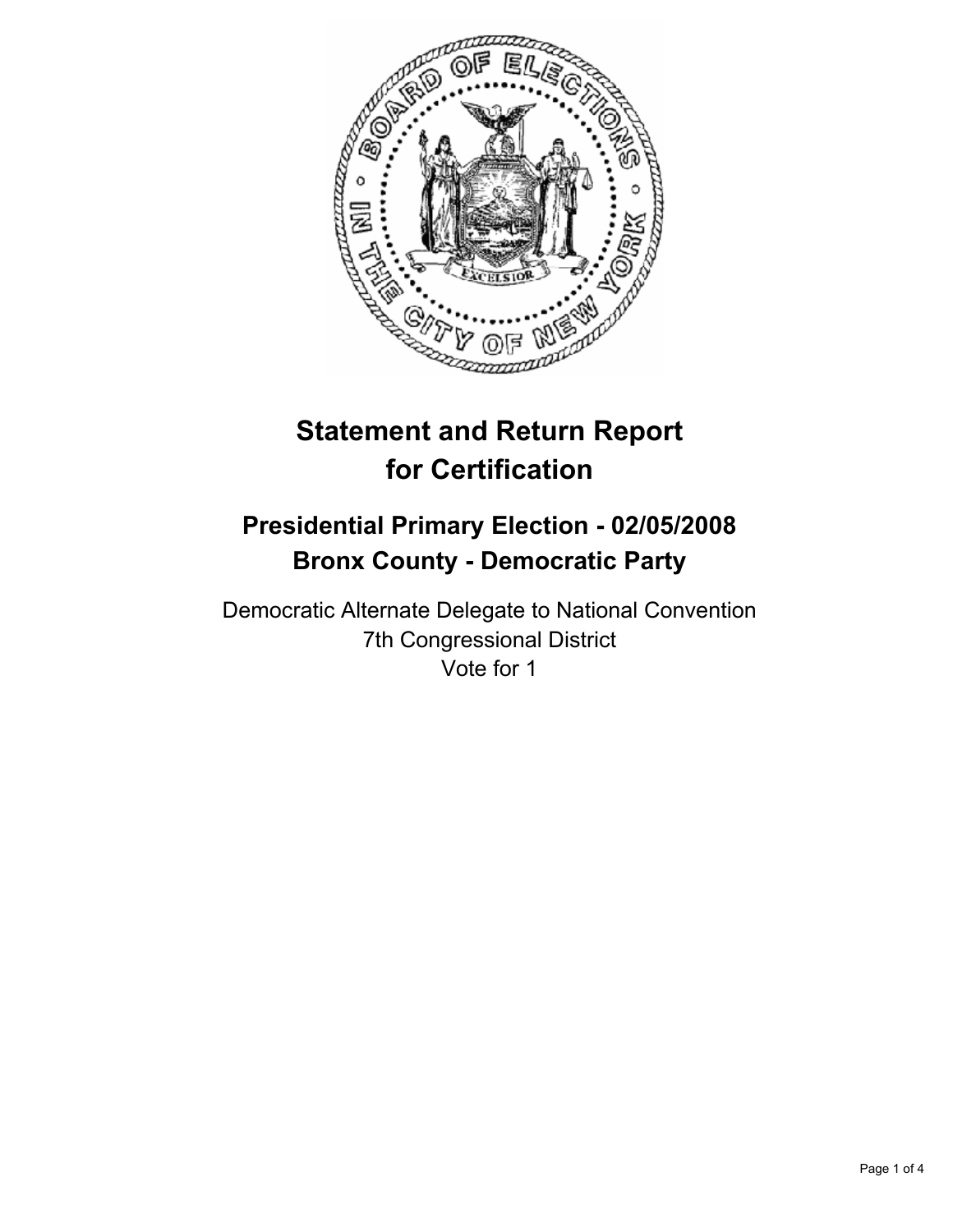

## **7th Congressional District**

| <b>Assembly District 76</b>                    |        |
|------------------------------------------------|--------|
| <b>EMERGENCY</b>                               | 423    |
| ABSENTEE/MILITARY                              | 141    |
| <b>FEDERAL</b>                                 | 5      |
| <b>AFFIDAVIT</b>                               | 410    |
| CARLOS RAMOS (M) - PLEDGED TO SUPPORT CLINTON  | 4,450  |
| CARRINGTON WARD (M) - PLEDGED TO SUPPORT OBAMA | 2,793  |
| <b>Total Votes</b>                             | 7,243  |
| <b>Assembly District 80</b>                    |        |
| <b>EMERGENCY</b>                               | 55     |
| ABSENTEE/MILITARY                              | 251    |
| <b>FEDERAL</b>                                 | 32     |
| <b>AFFIDAVIT</b>                               | 245    |
| CARLOS RAMOS (M) - PLEDGED TO SUPPORT CLINTON  | 3,613  |
| CARRINGTON WARD (M) - PLEDGED TO SUPPORT OBAMA | 1,655  |
| <b>Total Votes</b>                             | 5,268  |
| <b>Assembly District 82</b>                    |        |
| <b>EMERGENCY</b>                               | 189    |
| ABSENTEE/MILITARY                              | 554    |
| <b>FEDERAL</b>                                 | 41     |
| <b>AFFIDAVIT</b>                               | 268    |
| CARLOS RAMOS (M) - PLEDGED TO SUPPORT CLINTON  | 5,551  |
| CARRINGTON WARD (M) - PLEDGED TO SUPPORT OBAMA | 4,608  |
| <b>Total Votes</b>                             | 10,159 |
| <b>Assembly District 83</b>                    |        |
| <b>EMERGENCY</b>                               | 0      |
| ABSENTEE/MILITARY                              | 40     |
| <b>FEDERAL</b>                                 |        |
| <b>AFFIDAVIT</b>                               | 11     |
| CARLOS RAMOS (M) - PLEDGED TO SUPPORT CLINTON  | 270    |
| CARRINGTON WARD (M) - PLEDGED TO SUPPORT OBAMA | 317    |
| <b>Total Votes</b>                             | 587    |
| <b>Assembly District 84</b>                    |        |
| <b>EMERGENCY</b>                               | 0      |
| ABSENTEE/MILITARY                              | 0      |
| <b>FEDERAL</b>                                 | 0      |
| AFFIDAVIT                                      | 0      |
| CARLOS RAMOS (M) - PLEDGED TO SUPPORT CLINTON  | 0      |
| CARRINGTON WARD (M) - PLEDGED TO SUPPORT OBAMA | 0      |
| <b>Total Votes</b>                             | 0      |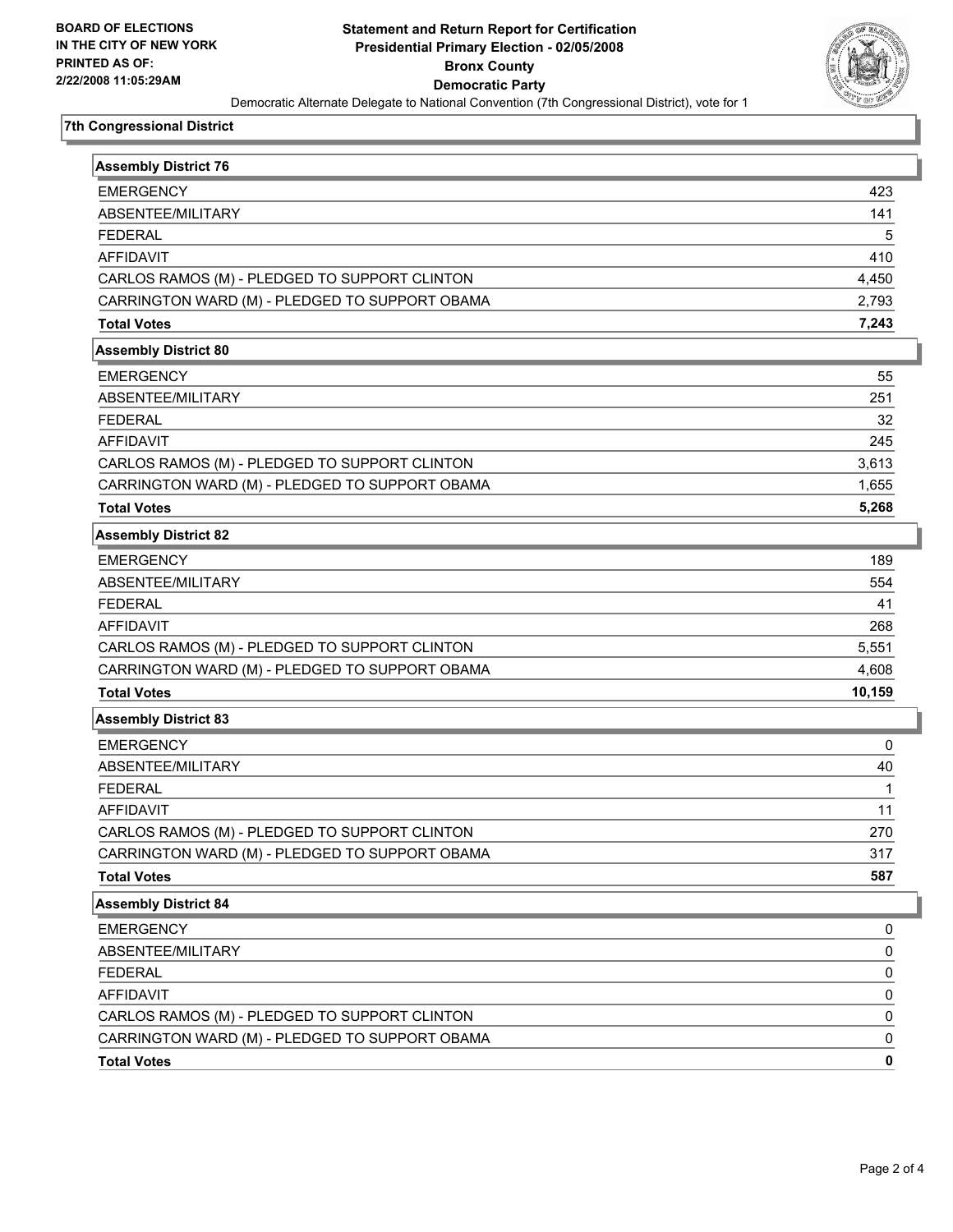

## **7th Congressional District**

| <b>Assembly District 85</b>                    |       |
|------------------------------------------------|-------|
| <b>EMERGENCY</b>                               | 9     |
| ABSENTEE/MILITARY                              | 80    |
| <b>FEDERAL</b>                                 | 5     |
| <b>AFFIDAVIT</b>                               | 187   |
| CARLOS RAMOS (M) - PLEDGED TO SUPPORT CLINTON  | 2,238 |
| CARRINGTON WARD (M) - PLEDGED TO SUPPORT OBAMA | 1,733 |
| <b>Total Votes</b>                             | 3,971 |